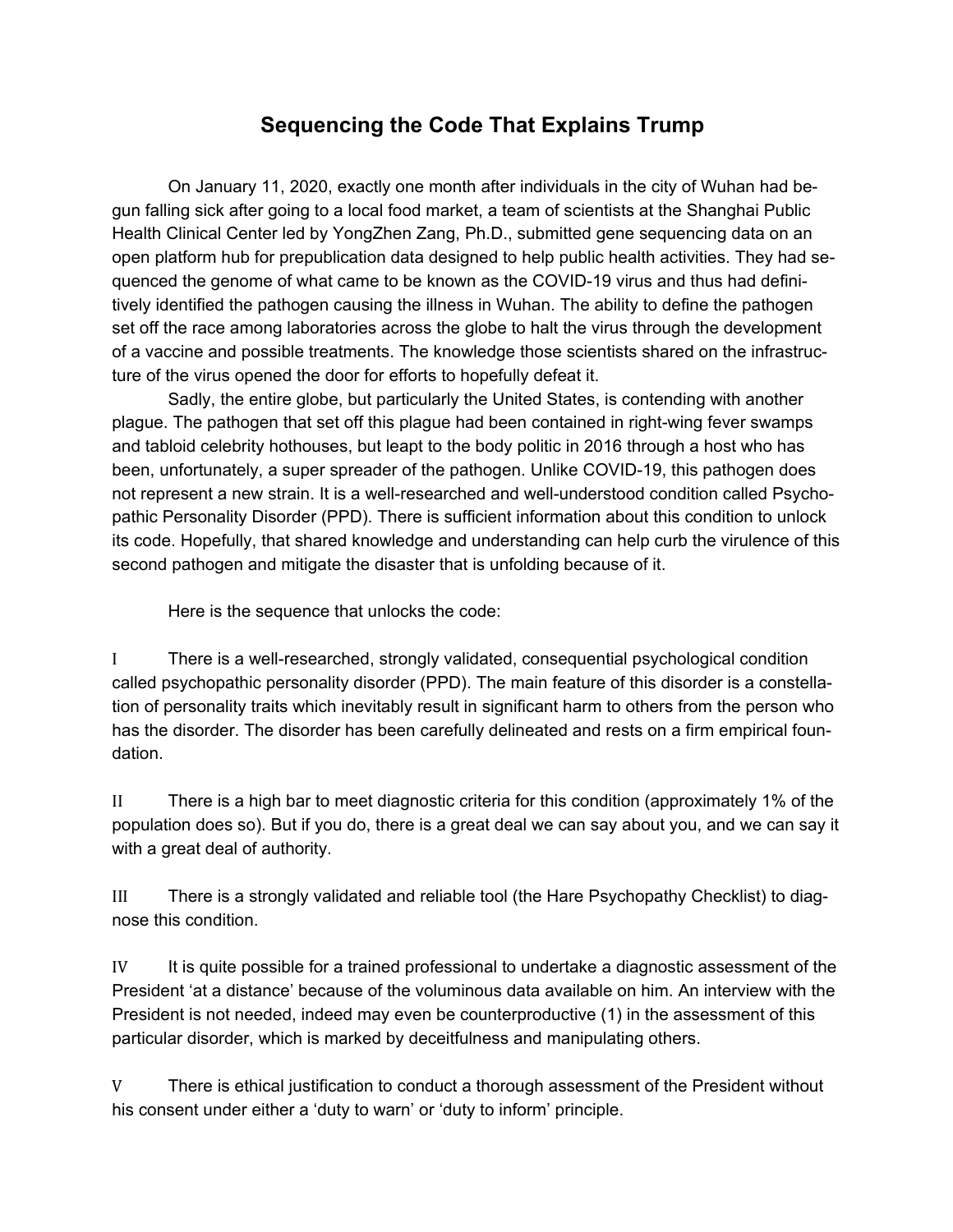VI The President does meet diagnostic criteria for psychopathic personality disorder (PPD). Indeed, he falls in the moderate to severe range of this consequential condition.

VII The implications of this diagnosis are serious and wide-ranging. The President, as well as all those in his sway, are, to a meaningful degree, at the mercy of this condition. His diagnosis allows us to predict, with a notable degree of precision, how he will conduct the duties of his office.

Here are the details for each step of the above sequence.

 $\mathbf{I}$  is a set of the set of the set of the set of the set of the set of the set of the set of the set of the set of the set of the set of the set of the set of the set of the set of the set of the set of the set of th

 *There is a distinct condition called psychopathic personality disorder (PPD). It is one of the best understood and most thoroughly validated conditions in the field of psychopathology. The essence of the disorder is a set of three personality traits that inevitably result in harm inflicted upon others.* 

 The term psychopathy comes from the German word *psychopastiche,* which translates to 'suffering soul'. In the early 19th century in Europe the term became affixed to that small group of individuals in society who are devoid of a moral sensibility; those who lie, cheat and steal with impunity. In the 1800's and early 1900's in America the term 'moral insanity' was often used to describe such individuals.

 Psychopaths appear to have been with us from antiquity through medieval times to the present. Descriptions from Greek and Roman mythology, the Bible, and classical literature are remarkably consistent in revealing the presence of those that were intellectually intact, but lacked the capacity for moral reasoning.

 No culture or station in life is immune from this condition. Psychopaths are found in preindustrial societies (2), past and present, as well as in modern states. They are found among the the wealthy as well as the impoverished.

 The advent of modern psychiatry (3) — especially the establishment of reliability and validity in clinical diagnosis of disorders — has enabled us to confirm the descriptions from classical literature: that there is a distinct clinical entity called psychopathic personality disorder (PPD) that is stable across history, culture and socioeconomic status. PPD is also stable across the lifespan of the individual who displays it. Psychopathic personality disorder is not just a term of disapprobation for (mostly) men behaving very badly, but a diagnosis that reflects a real world, clearly defined pathogen with predictable consequences.

 In order to appreciate this assertion, one first needs to understand what the term 'personality disorder' means in the world of modern psychiatry. Personality disorder refers to a limited number of conditions that are included in the two major diagnostic systems used throughout the world : The Diagnostic and Statistical Manual of Mental Disorders Version Five (DSM-5) and The International Classification of Disease Version 11 (ICD-11). To qualify for a personality disorder, two conditions must be met: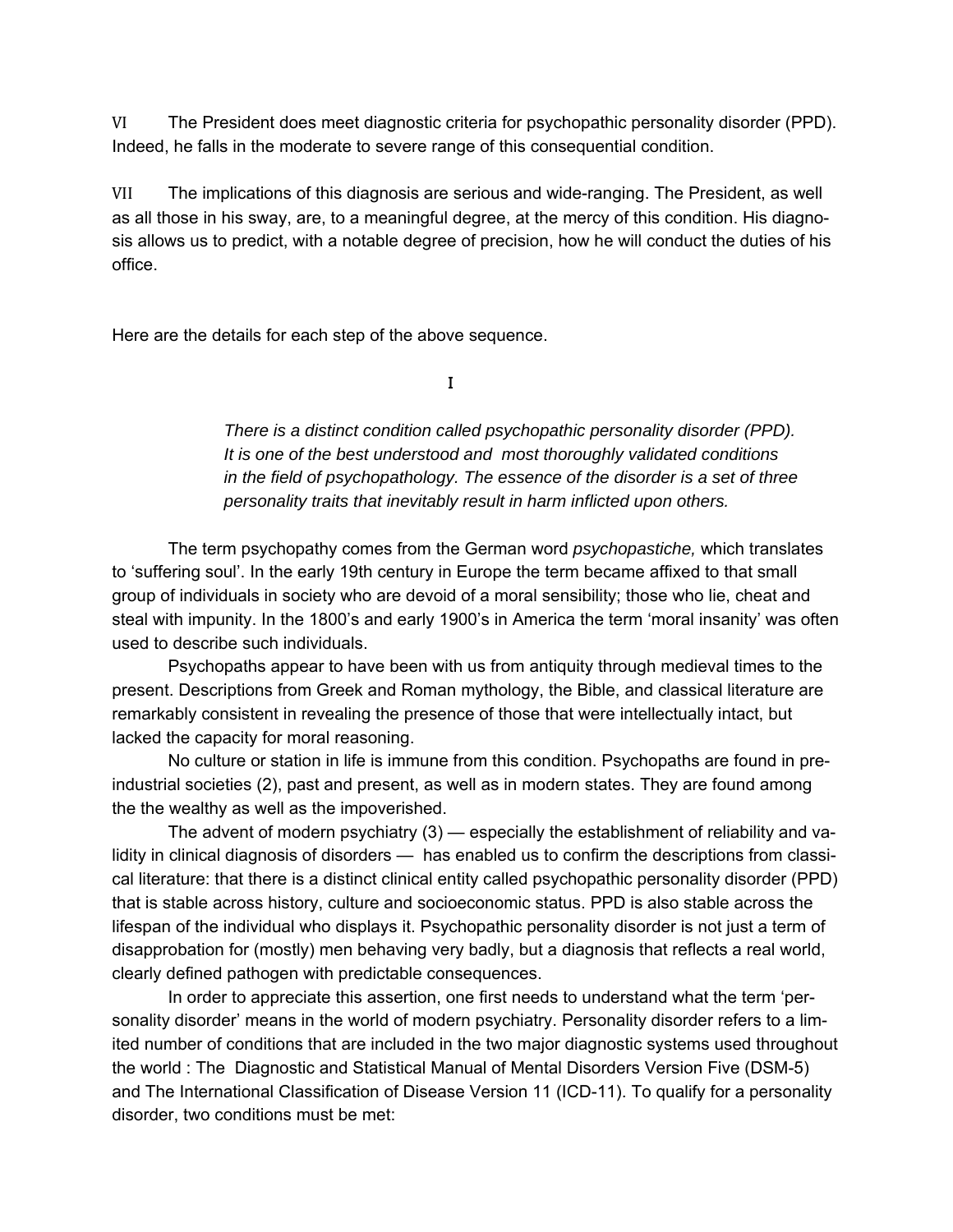(1) The individual must display an enduring pattern (starting in childhood or adolescence and remaining relatively stable throughout the lifespan) of inner experience (thoughts and feelings) and behavior (impulse control and interpersonal relationships) that deviate markedly from the individual's culture, and

 (2) The pattern is maladaptive and pathological. It causes distress (to self or others), dysfunction or disability.

 It turns out, that in the world of scientific investigation, there are a limited number of such extreme and maladaptive personality organizations.

 Psychopathy is one of them. But, because of its impressive empirical foundation, PPD should not be considered as just one of a limited number of these extreme and maladaptive personality organizations.

> It is significant that a meeting of leading researchers on personality disorders organized by the National Institute of Mental Health in Washington D.C., in June 1992, concluded that the convergence of biological, psychological and behavioral paradigms in the development of theory and research on psychopathy was a useful model for the construct validation of other personality disorders (4).

 There is an extensive body of clinical and research evidence (over 3300 studies) testifying to the validity of the construct of psychopathy(5). There is consensus from the scientific and professional literature over the past hundred years on the central, defining feature of the disorder: **three symptom clusters or sets of traits that result in harm to others**. These symptom clusters are seen in all subcultures. They are constant and immutable. They are not a "hoax". They are not going to, "like a miracle, disappear."

Listed below are the three core traits that define this condition:

#### 1. **Arrogant interpersonal style.**

This cluster of traits includes a relentless **drive to dominate**, hostility, grandiosity, sense of invulnerability, deceitfulness and antagonism.

#### **2. Deficient emotional experience.**

There are two facets to this cluster: the inability to bond with or have empathy for others, which leads to **callousness;** and the inability to experience shame, guilt or anxiety, which leads to **remorselessness.** 

### **3. Impulsive thinking and behavioral style**

Traits here include restlessness, difficulties in concentration, greater than normal need for stimulation, inability to plan, deficits in perseverance, inability to defer gratification, recklessness, and unreliability.

If an individual meets diagnostic criteria for clinical psychopathy, it means he possesses the **drive to dominate, remorselessness and impulsivity** to an extreme and maladaptive degree. He is ruled by this trifecta of destructive tendencies. It is an affliction that inevitably leaves damage in its wake.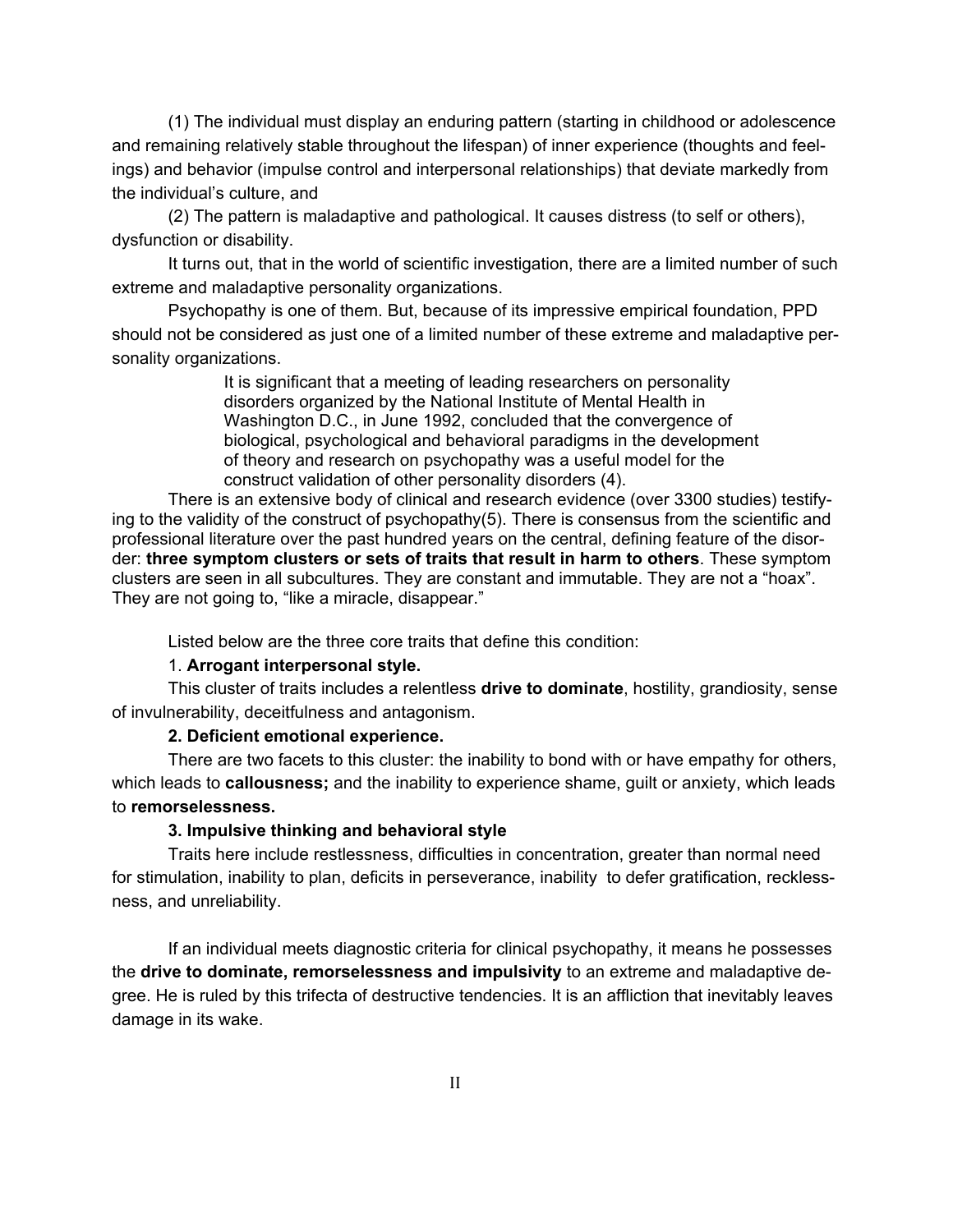*There is a high bar to meet diagnostic criteria for this condition (approximately1% of the of the population does so). But if you do, because of the impressive research conducted, there is a great deal we can say about you and we can say it with a great deal of authority.* 

For anyone suffering from psychopathic personality disorder, we can say: (1) The condition is, to a significant degree, inherited, rather than the result of a difficult upbringing or environment (6).

 (2) What is inherited? An abnormal brain. Neuroscientists have found functional and structural neurological abnormalities in psychopaths that can be reliably diagnosed using functional magnetic resonance imaging (fMRI). These abnormalities are deficiencies in areas of the brain that help explain the three core traits of the disorder (7).

 (3) The condition is stable. It surfaces in childhood and does not abate significantly over the lifespan.

(4) The condition is immutable. There are no effective treatments for it.

 Understanding the strength and intractability of the core traits of r**emorselessness, drive to dominate,** and **impulsivity** that define his disorder, we are in a position to explain the President's response so far to the pandemic and recent civil unrest; and how he will behave going forward.

<u>III ama amin'ny fivondronan-kaominin'i Castro Barbara ao amin'ny fivondronan-kaominin'i Castro Barbara ao amin'ny fivondronan-kaominin'i Castro Barbara ao amin'ny fivondronan-kaominin'i Castro Barbara ao amin'ny fivondron</u>

 *There is a strongly validated and reliable tool (the Hare Psychopathy Checklist) to diagnose this condition.* 

 Our ability to reliably diagnose psychopathy is largely due to the development of rating scales, the Hare Psychopathy Checklists, designed to measure the degree of psychopathy in an individual. The Checklists were designed by Robert Hare, a Canadian psychologist, and his colleagues. The Psychopathy Checklist - Revised (PCL-R) has 20 items and was developed with a prison population in British Columbia. It is particularly recommended for assessment of individuals with a criminal history. The PCL:SV (screening or clinical version), which focuses on the interpersonal and affective symptoms of psychopathy, has 12 items and is recommended for individuals without a criminal history.

 Hare and his colleagues developed the checklists by listing over 100 behavioral, emotional, interpersonal and lifestyle traits that had been observed in criminal populations. They relied heavily on the work of Hervey Cleckley, considered the pioneer in the study of the "criminal mind" and author of *Mask of Sanity* in the 1930's. In that book he detailed the psychopath's often "brilliant and charming" manner, which masked a predatory nature and a lack of conscience. Through statistical analysis and studies to establish reliability and validity, Hare was able to winnow the original list of traits to 22 items, which he published in 1980, and then revised to 20 items in 1991. The clinical version (PCL:SV) with 12 items was published in 1995.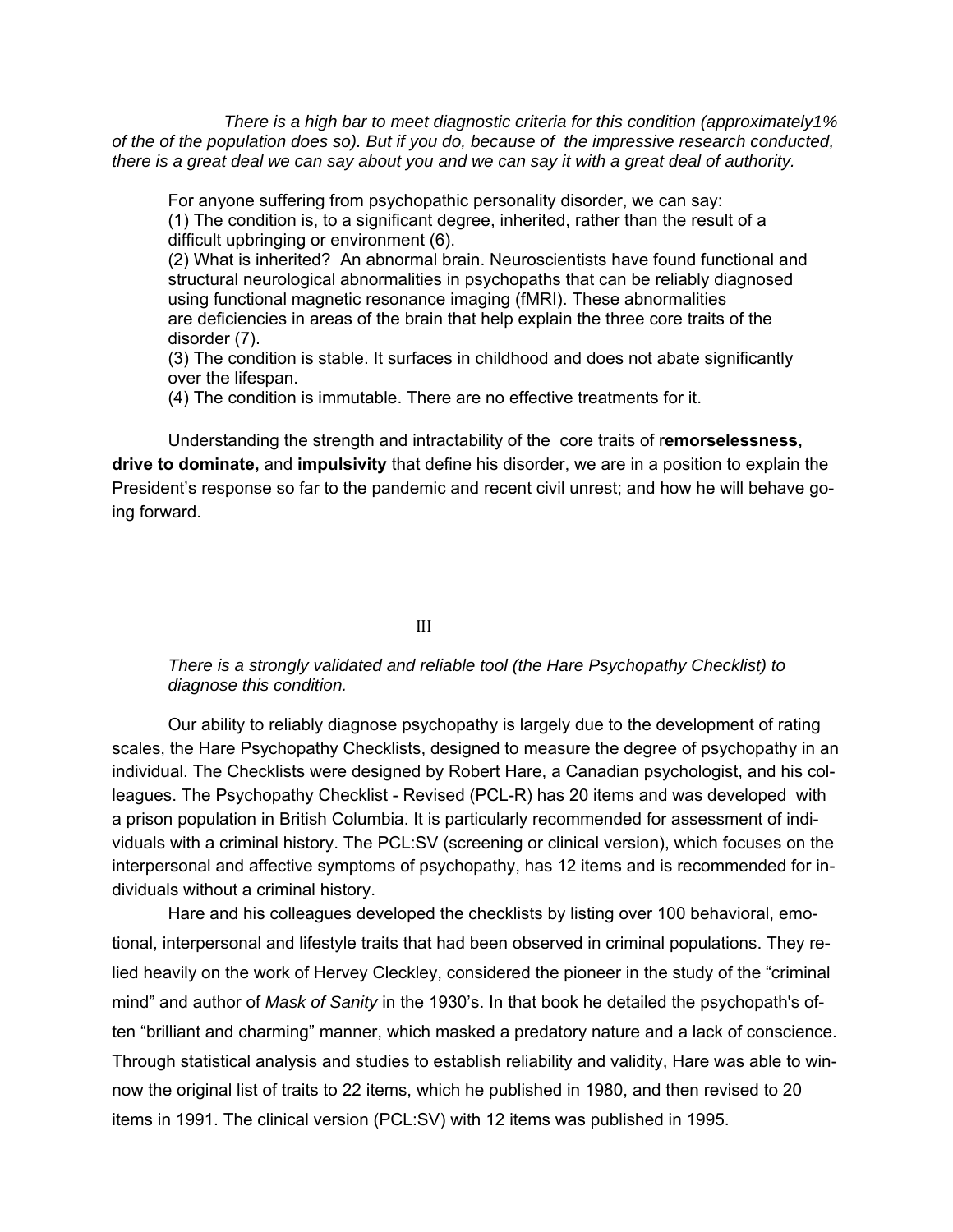Although much had been written about the psychopathic personality before, Hare and his colleagues established the first systematic effort to assess and study psychopathy. His psychopathy checklists became the gold standard, the common and objective measurement tool used to generate the research that is the foundation of our current knowledge. As a result, psychopathy has benefited from more attention and research than any other personality disorder. In addition to its solid psychometric qualities, the PCL-R and PCL-SV emphasize longstanding and stable behavioral and personality traits. The rating system for each checklist requires culling life history data that can identify chronic, persistent and entrenched traits (as opposed to flamboyant criminal behavior) that we now understand are at the heart of the condition.

 The checklists should only be administered by a qualified and trained professional. Administration is a two part process of analyzing life history data and conducting a semi-structured interview, after which the interviewer provides a rating for each item (0=no evidence of trait; 1=some evidence for trait; 2=trait definitely present). Hare wrote a book-length manual with extensive definitions and behavioral examples for each of the twenty traits in order to facilitate consistency and reliability of ratings.

 A "perfect" score (very rare) for psychopathic tendencies on the PCL-R would be 40. Hare set 30 to be the cutoff score for one to be deemed a clinical psychopath. A "perfect" score on the PCL:SV would be 24, with a cutoff score of 18 to place one solidly in the psychopathic range.

 Here are the 20 items from the PCL-R that the examiner is asked to provide a rating of 0, 1, or 2:

- 1. Glibness/superficial charm;
- 2. Egocentricity/grandiose sense of self-worth;
- 3. Proneness to boredom/low frustration tolerance;
- 4. Pathological lying and deception/gaslighting;
- 5. Conning/lack of sincerity;
- 6. Lack of remorse or guilt;
- 7. Lack of empathy/callous;
- 8. Short-tempered/poor behavioral controls;
- 9. Promiscuous sexual relations;
- 10. Early behavior problems;
- 11. Impulsivity;
- 12. Juvenile delinquency history;
- 13. Frequent marital relationships;
- 14. Parasitic lifestyle;
- 15. Failure to accept responsibility for own actions;
- 16. More than one type of criminal offense;
- 17. Lack of realistic long-term plans;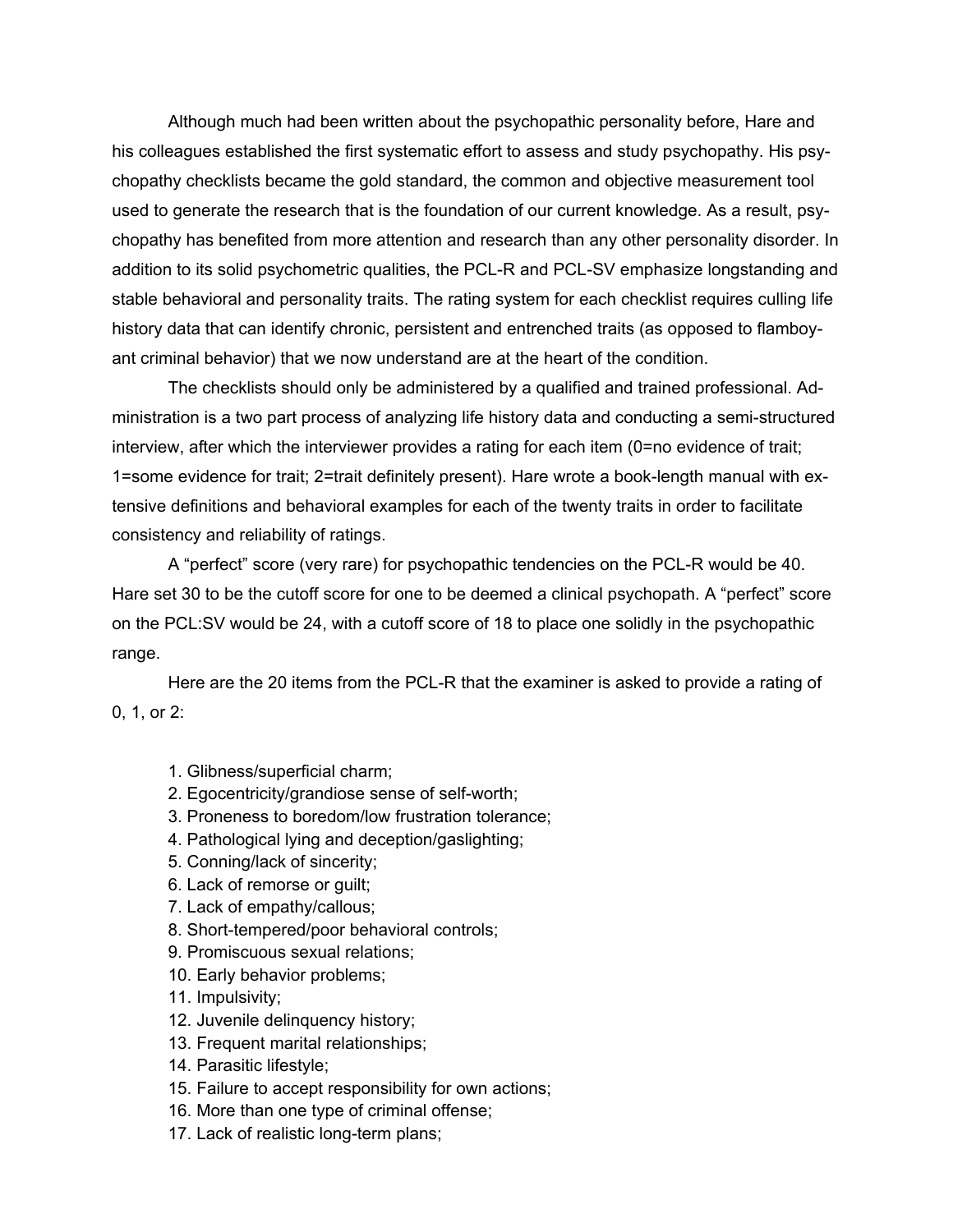- 18. Shallow affect/superficial emotional responsiveness;
- 19. Poor probation or parole risk; and
- 20. Cunning/manipulative

Here are the 12 items from the PCL:SV:

- 1. Superficial/glib
- 2. Grandiose/boastful
- 3. Deceitful
- 4. Lacks remorse
- 5. Lacks empathy
- 6. Doesn't accept responsibility
- 7. Impulsive
- 8. Poor behavioral controls
- 9. Lacks goals
- 10. Irresponsible
- 11. Adolescent antisocial behavior
- 12. Adult antisocial behavior

The reliability (different clinicians using the Hare Checklists come to the same diagnosis) and validity (the checklists are in fact assessing a distinct entity called psychopathy) of the checklists have solid psychometric support (8).

 Given Trump's history of alleged criminal behavior, it seems appropriate to consider his score on both of these instruments.

 But can a mental health professional come up with a valid score on the Hare Psychopathy checklists without personally examining the President?

IV

 *An interview with the President is not necessary. There is sufficient, high-quality informant and archival data available on him to provide a thorough diagnostic assessment.*

 In order to justify assigning a diagnosis to the President 'at a distance', we need to address a guideline in the American Psychiatric Association's code of ethics called the Goldwater Rule. The Goldwater Rule asserts that a mental health professional has to directly examine a public figure and secure consent from them before offering up a diagnosis.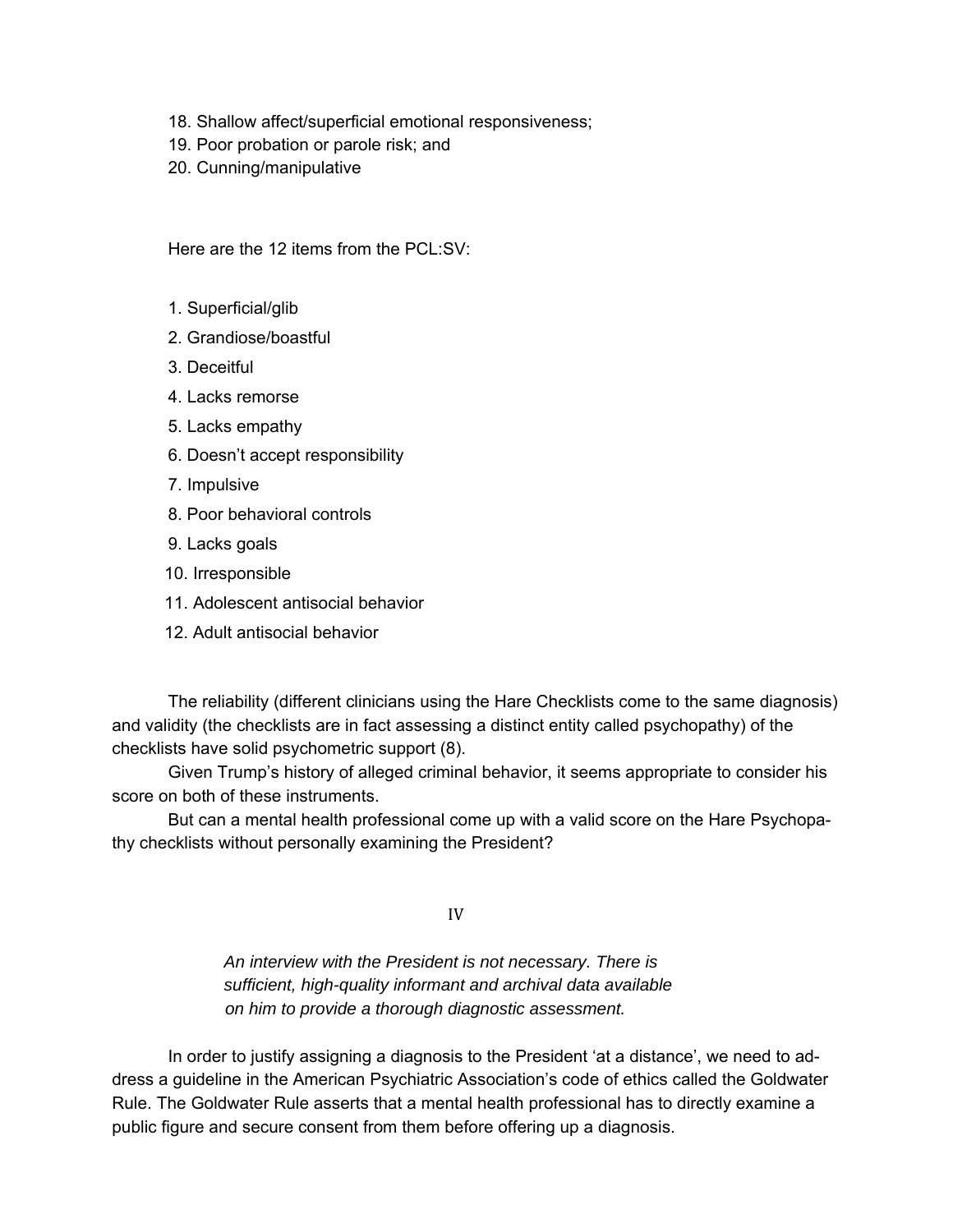The Goldwater Rule was established because, during the 1964 Presidential campaign, *FACT* magazine (now defunct) invited psychiatrists to participate in a survey on the psychological makeup of candidate Senator Barry Goldwater. Psychiatrists that responded branded Goldwater with various diagnoses and descriptors, such as "paranoid," "schizophrenic," "psychotic," and "narcissistic." Most responders claimed Goldwater was "dangerous" and unfit to be President. Goldwater later successfully sued the magazine for libel. The verdict in that case and the episode as a whole was damaging to the reputation of mental health professionals.

 The key rationale behind the Goldwater Rule revolved around the question as to whether you can secure sufficient, high quality information on a client *without* the benefit of a clinical interview. There are now various lines of research to indicate the clinical interview should not be considered the "gold standard" of diagnostic assessment and that the Goldwater Rule is antiquated. For example, research on cognitive bias shows that interviewers often display errors in judgement, such as overvaluing flamboyant of dramatic information. Interviewers are also susceptible to impression management, which refers to the interviewee's tendency to distort their self-report in order to create a good impression. Studies reveal interviewers exaggerate their ability to detect such impression management(9).

 These concerns are amplified when you might be evaluating a psychopath who is so facile with lying and never sees his destructive behavior as pathological. Indeed, in one study (10) with psychopaths, the diagnostician's ability to predict future behavior was actually diminished when an interview was added to the case file data.

 A recent thorough and scientific critique (11) of the Goldwater Rule notes there are three sources of information to draw upon In making a diagnosis: information from the client (the clinical interview); information from informants (e.g. family, friends, business associates, etc. and, if the public official is high-profile, possibly well-researched biographies); and information from archival sources (e.g. speeches, taped interviews, tweets, court records, real-time observations). A review of relevant studies indicates that information from informant and archival sources yields higher validity than information from the clinical interview.

 The storehouse of high-quality informant and archival information on Trump is unparalleled. He is arguably the most well-chronicled President/celebrity/person in history. A partial list of informational sources would include: (1) 13 autobiographical efforts (according to his Wikipedia page); (2) 63 biographies, many of which are richly sourced; (3) hundreds of interviews from print, radio and television; (4) over 18,000 tweets since he announced his candidacy; (5) social media material from his Facebook page and YouTube productions; (6) court records (he has been the defendant in over 1500 lawsuits); and (7) investigative reporting of shady financial dealings and alleged criminal activity.

 With such an abundance of information that can be applied to a diagnosable condition where the criteria are operationalized and specific, the core pillar of the Goldwater Rule collapses.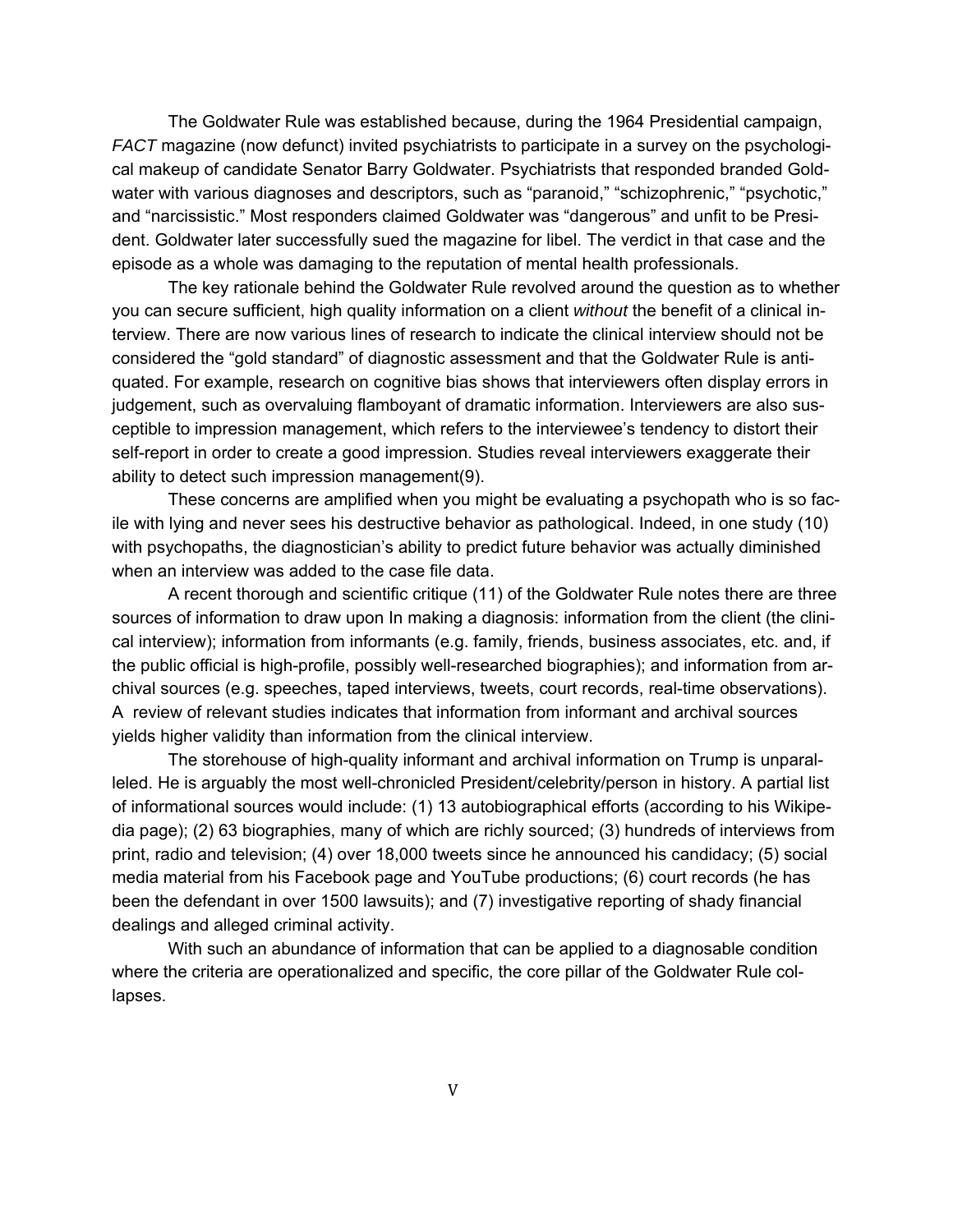*There is ethical justification to conduct an assessment of the President without his consent. through either a 'duty to warn' or 'duty to inform' principle.* 

Just because we *can* diagnose Donald Trump without interviewing him or securing his consent, the question remains as to whether we *should.* Those (12) who argue that we should invoke the "duty to warn' principle. This 'duty to warn' principle stemmed from a court decision in California in 1976 (the Tarasoff case), that places an ethical obligation on mental health professionals to warn third parties, if they determine a client under their purview is a threat to harm them. If the President has a psychological condition - the essence of which is a set of personality traits likely to inflict harm on others - then mental health professionals might have an ethical obligation to warn the community. Indeed, 70,000 such professional have signed a petition (13) urging the removal of the President through the 25th amendment, citing his inability to execute his duties in a way that is not dangerous. The 'duty to warn' about dangerousness and protect the public health is an obligation that many feel should override the Goldwater Rule.

 'A duty to inform' principle (14) offers another guideline for disclosing mental health information about the President. In the contemporary era, candidates and office holders are expected to disclose critical information about their health and competency. If a candidate for high office was diagnosed with an incurable neurological disease that affected his or her judgement, we would feel entitled to that knowledge. If a candidate were diagnosed with an illness that meant he or she was not likely to survive their term in office, we would likewise feel entitled to that knowledge. Thus, if an individual in public office had a diagnosable personality disorder that pretty much guaranteed that he would inflict harm on others…

 A core value in a democracy is an informed citizenry. Citizens have a right to any information that is *relevant and meaningful* for those already in office or seeking office for positions of power that affect the general welfare. This would certainly include considerations of conditions that predict dangerousness.

VI

*The President meets the strict diagnostic criteria of the Hare Checklists, the gold standard for the assessment of psychopathy. Thus, he falls in the moderate to severe range of the one psychiatric condition that conveys danger to others.* 

Having established that we *can* diagnose the President, and that we *should* diagnose him under both a duty to warn and duty to inform principles, we can now turn to *how* to conduct such a diagnostic assessment.

 The first step is to catalogue the mass of information available on Trump. Robert Hare laid down guidelines in his manuals for the checklists, which enabled us to prioritize certain batches of information over others. Information that possesses greater diagnostic value: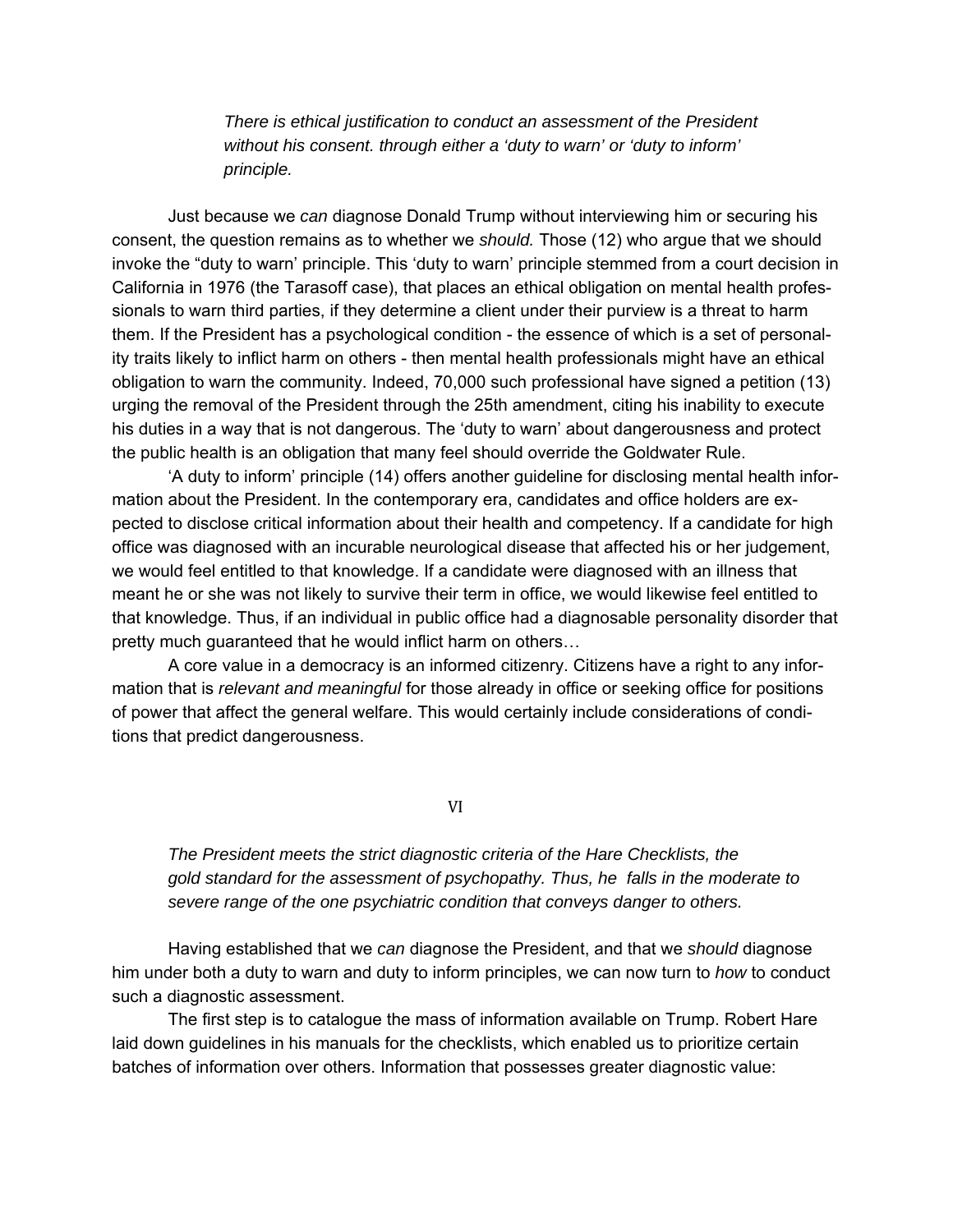- 1. Information from his childhood, adolescence and young adulthood. The condition of psychopathy expresses itself early in life. Data is needed from these earlier stages of development to make an assessment.
- 2. Information in which the trait is expressed in overt behavior (e.g., an instance of his lying is privileged over an accusation of his lying).
- 3. Information that reflects his typical functioning and lifelong patterns vs. descriptions of more flamboyant, occasional behavior.
- 4. Information that is well-resourced, substantiated and has some type of external validation.
- 5. Behavior that lends itself to coding and thus quantification (e.g., number of documented lies, lawsuits, or grandiose statements).

 The next step is to go through each item of the checklist and cull all the informational data that supports each item on the checklists. Each item is then assigned a score of 0 (trait definitely not present), 1 (there is some data to support the trait, but it is not overwhelming), or 2 (trait definitely present).

 The designation of a 2 for an item deserves some elaboration. Hare emphasizes that a perfect match is not necessary to justify a rating of 2, but rather a "reasonably good match in most essential respects: the behavior is generally consistent with the flavor and intent of the item, even if only a few of the characteristics are displayed, providing that, in the rater's opinion, they are sufficiently extreme in intensity, frequency or duration." (15).

Here are my ratings for the 45th President of the United States:

Hare Psychopathy Checklist — Revised (HCL-R)

- 1. Glibness/superficial charm 2
- 2. Egocentricity/grandiose sense of self-worth  $-2$
- 3. Proneness to boredom/need for stimulation 2
- 4. Pathological lying and deception/gaslighting 2
- 5. Conning/lack of sincerity 2
- 6. Lack of remorse or guilt 2
- 7. Shallow affect— 2
- 8. Callous/lack of empathy— 2
- 9. Parasitic lifestyle 0
- 10. Poor behavioral controls 2
- 11. Promiscuous sexual behavior 2
- 12. Early behavior problems 2
- 13. Lack of realistic long-term goals 0
- 14. Impulsivity 2
- 15. Irresponsibility 2
- 16. Failure to accept responsibility for own actions 2
- 17. Many short-term marital relationships 1
- 18. Juvenile delinquency 1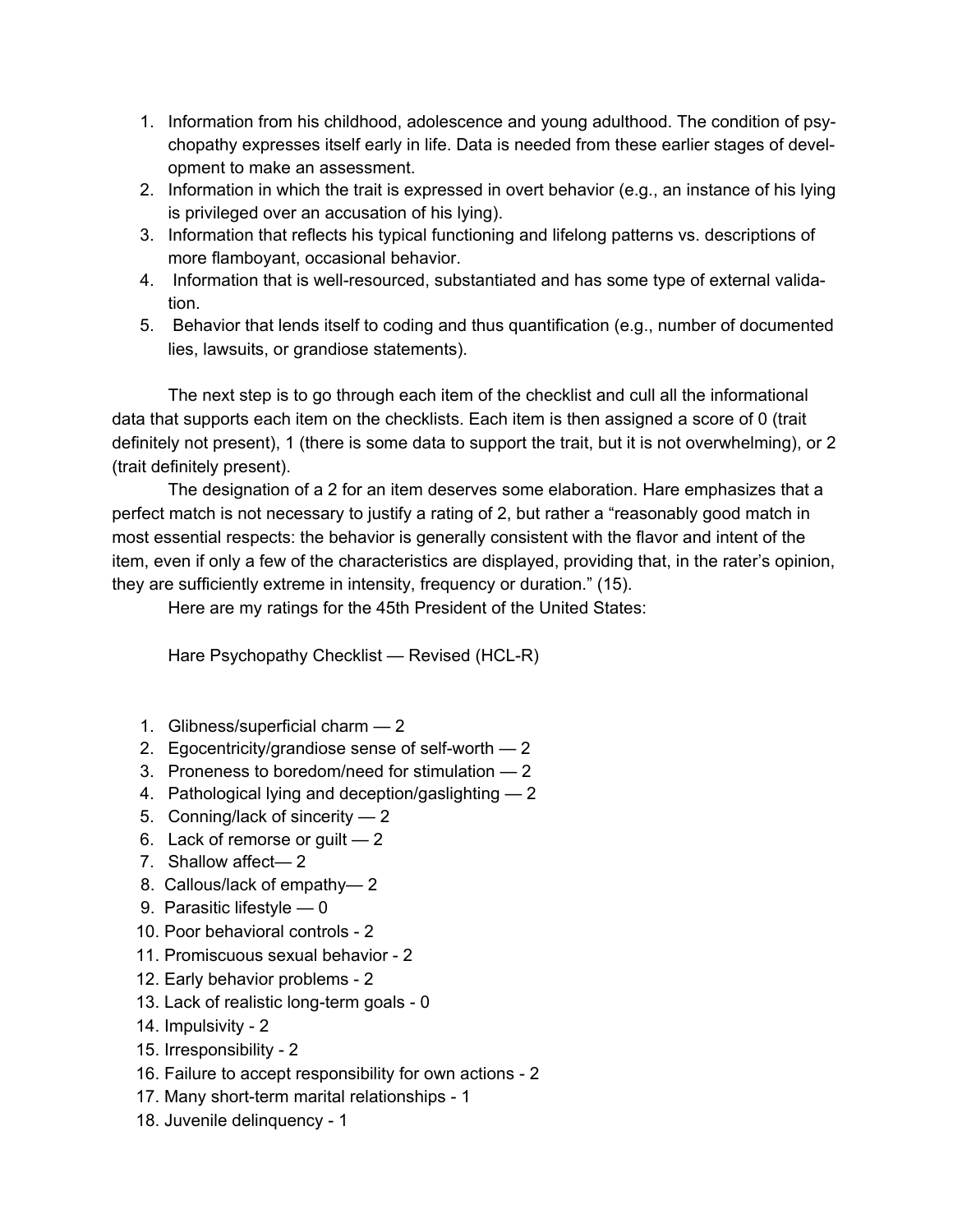- 19. Revocation of parole 0
- 20. Criminal versatility 2

 $Total = 32$ 

Hare Psychopathy Checklist - Screening/Clinical Version (HCL:SV)

- 1. Superficial/glib 2
- 2. Grandiose/boastful 2
- 3. Deceitful 2
- 4. Lacks remorse 2
- 5. Lacks empathy 2
- 6. Doesn't accept responsibility 2
- 7. Impulsive 2
- 8. Poor behavioral controls 2
- 9. Lacks goals 0
- 10. Irresponsible 2
- 11. Adolescent antisocial behavior 1
- 12. Adult antisocial behavior 1

Total =  $20$ 

 For each checklist Trump meets the high bar for diagnosis of psychopathic personality disorder. Less than 1% of the population produces such high scores. Please note the average score in the general population on the HCL:SV is 3(!) Trump's score of 20 is higher than the average score for those incarcerated for serious crimes, or for those receiving psychiatric treatment in either a forensic or civil inpatient facility. A score of 20 is a robust viral load.

Please be informed.

VII

 *The President is at the mercy of his condition. His diagnosis of Psychopathic Personality Disorder (PPD) enables us to predict, with a notable degree of precision, how he will exercise the duties of the Presidency.*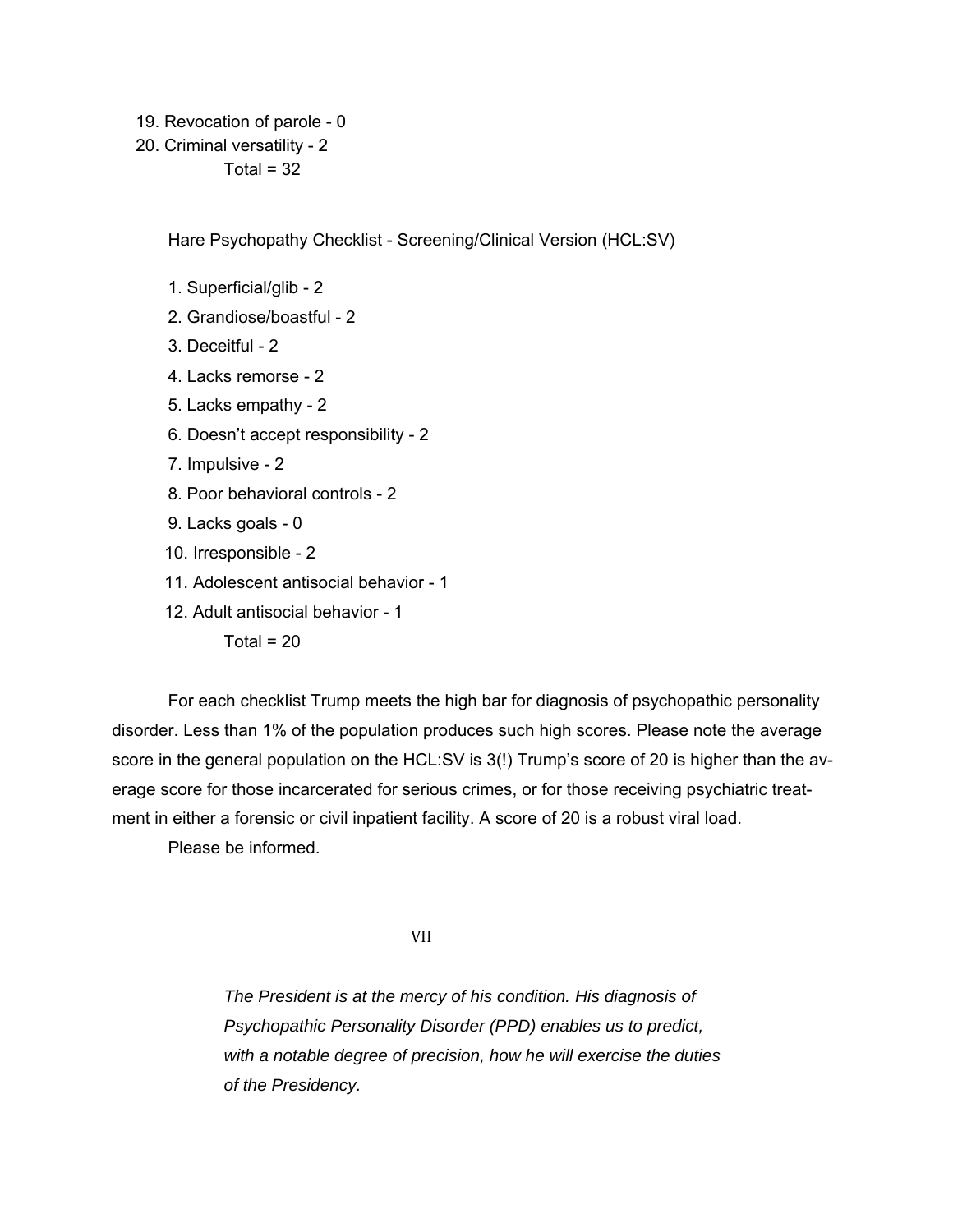The formal assessment of Donald Trump places him in the moderate to severe range of psychopathic personality disorder (PPD), His disorder is extreme, rigid and immutable. PPD is a condition as differentiating and undeviating as a primary color. Yes, there are different shades of red, but no one should mistake red for blue or yellow. Code red is who he is, and thus where we are as a country.

 The core traits of callousness, unyielding drive to dominate, and impulsive mode of functioning were never going to yield to the difficult realities of Covid-19 or the civil unrest triggered by the murder of George Floyd. Trump's particular kind of disastrous response to these emergencies was unavoidable. Up close Trump is dramatic, flamboyant, irreverent and appears to be unpredictable. But, from 20,000 feet up, his behavior is *very* predictable, including his patterns of chaos. He may proclaim "total authority" to the country, but he is at the mercy of his hardwired traits. A creature is going to do what a creature does.

 How will his condition play out going forward? In broad strokes, we can count on the following outcomes:

- 1. Because of his greater than normal need for stimulation and impulsivity, disruptions to the legal, financial, and administrative functions of our government will accumulate.
- 2. In the exercise of his duties at every choice point power and dominance will prevail over the welfare of others.
- 3. Because of his inability to process emotions related to danger, the government will be lax in response to threat situations.
- 4. Because he is undaunted by fear of punishment, norms of trust and decency will continue to erode.
- 5. His callous and remorseless disregard for the feelings of others means that vulnerable populations will remain at significant risk.

 As the Covid-19 crisis and injection of authoritarianism into our body politic evolve, Trump's set of destructive traits will drive his behavior. They will drive his behavior regardless of the damage, danger, or even the harm to his political standing. A creators is…

 Donald Trump, the clinical psychopath, is like a car without brakes (no conscience) or steering (controlled, capable mode of self-direction), careening down the highway, petal to the metal (stuck in an accelerating drive to dominate gear). Whatever comes next (e.g. Covid numbers that further underscore the Administration's disorganized response; another event that trig